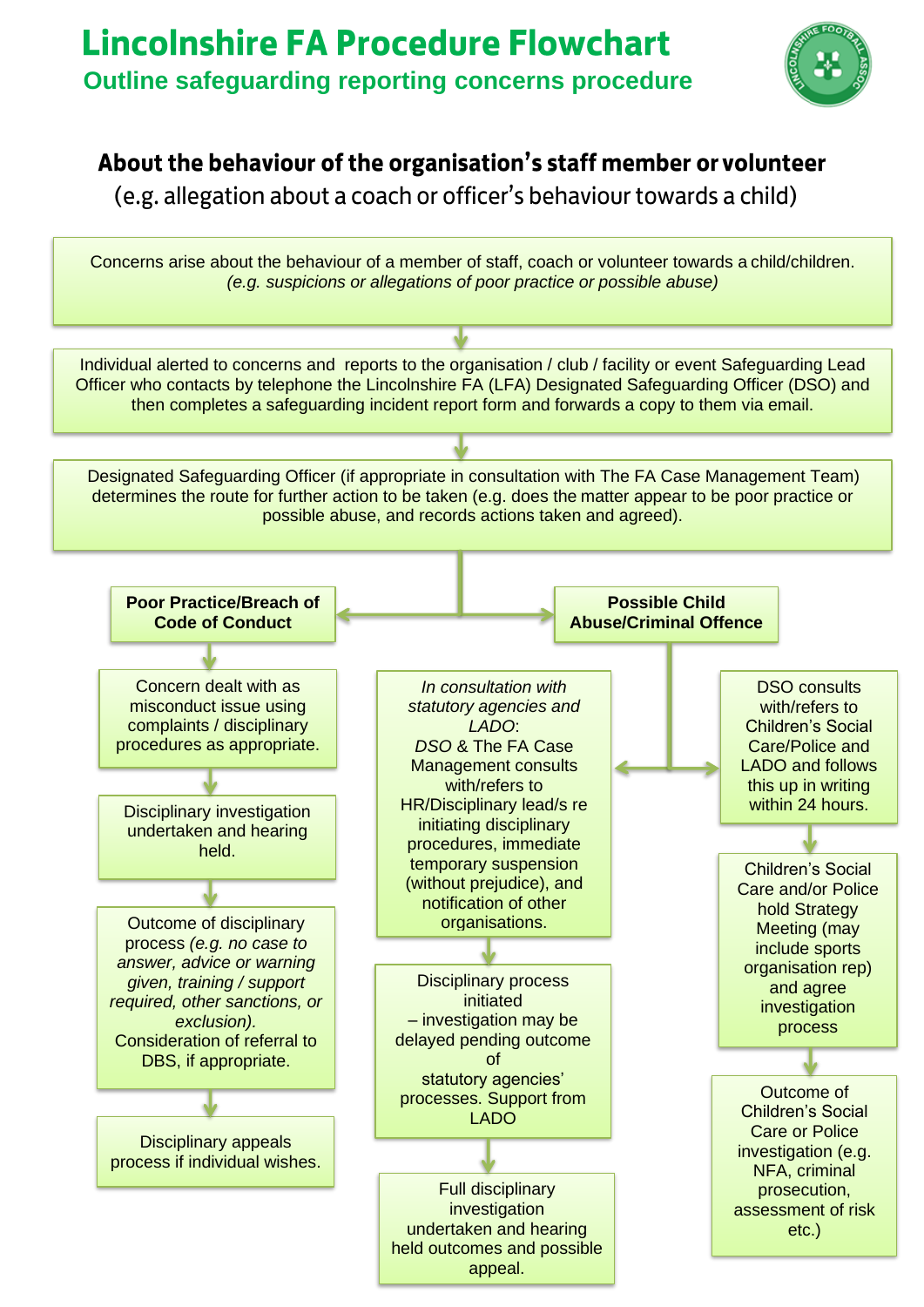## **Lincolnshire FA Procedure Flowchart Outline safeguarding reporting concerns procedure**



### About the behaviour of another organisation's staff member or volunteer

(e.g. allegations reported about an individual working for a partner organisation)

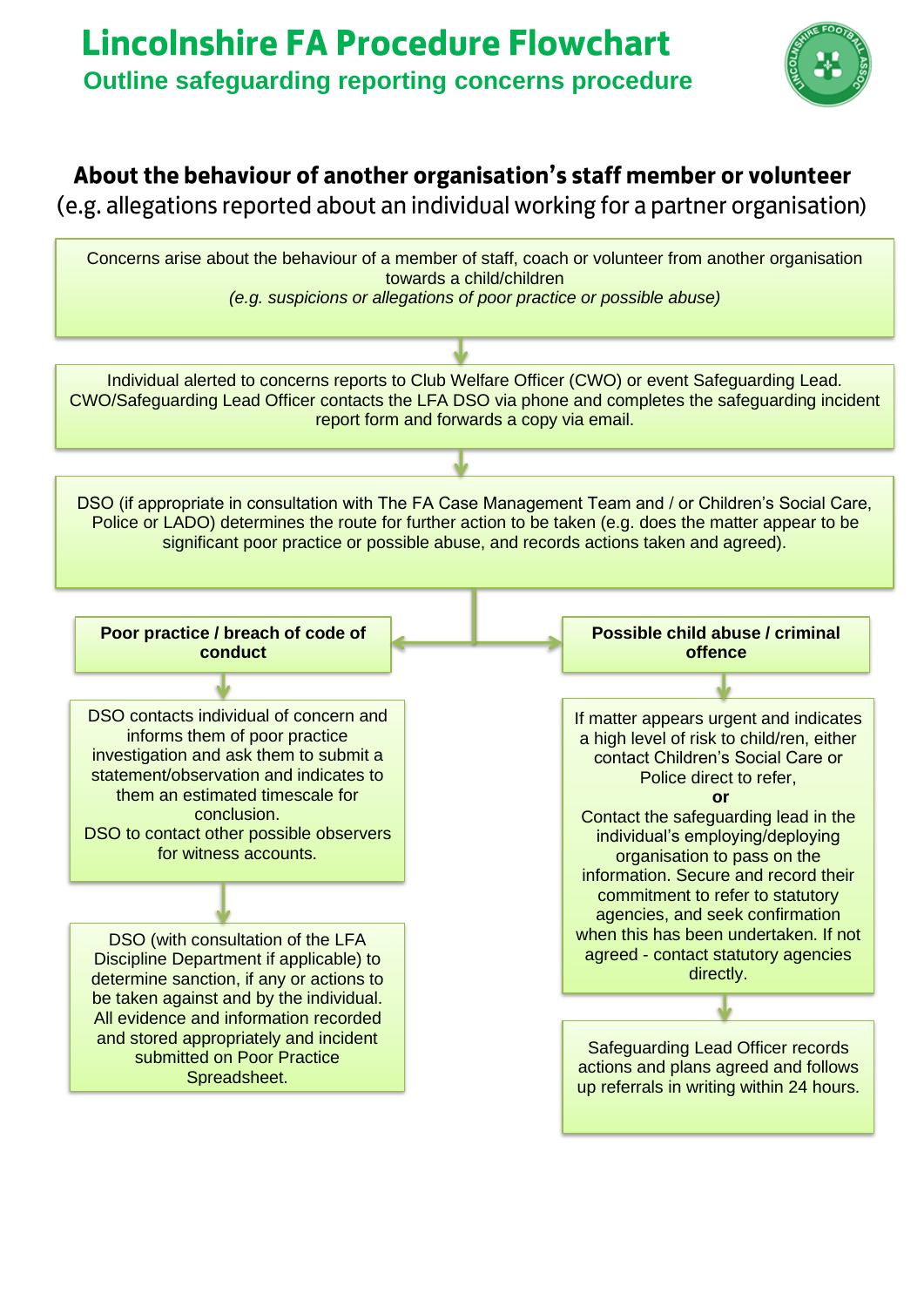

### About children and young people arising outside of sport

(e.g. at home, school or in the community)



Below is the Lincolnshire FA's Safeguarding team. If a member of the safeguarding staff isn't available a member of the LFA staff will field the call / referral and pass to the safeguarding team who will respond as a matter of urgency.